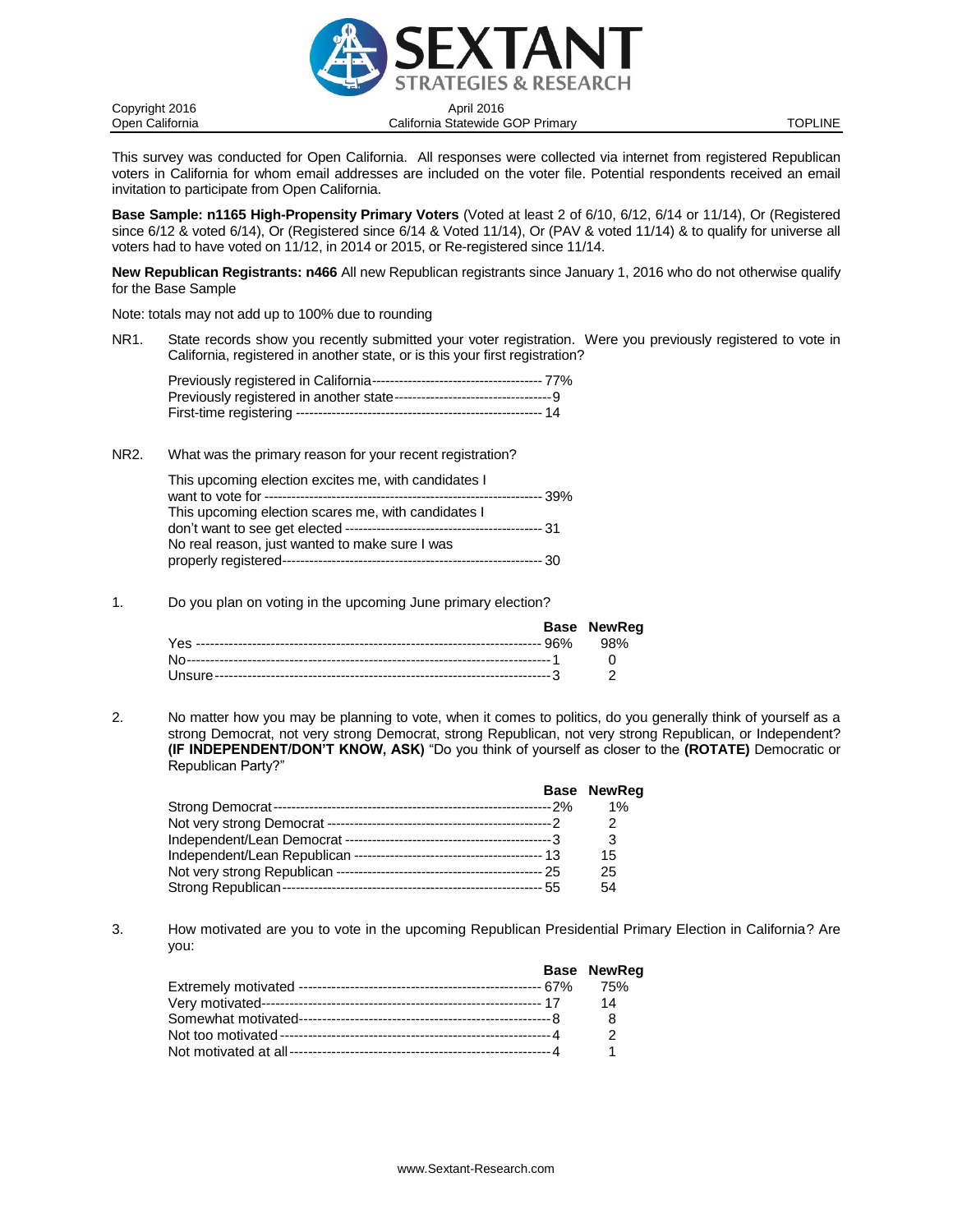4. If the Republican Presidential primary election were held today who would you vote for?

|  | <b>Base NewReg</b> |
|--|--------------------|
|  |                    |
|  | -21                |
|  | 15                 |
|  | 11                 |

#### **(IF VOTING CRUZ/KASICH)**

5. Is your vote for Ted Cruz because you strongly support him, or is it more a vote AGAINST Donald Trump?

|                                                                                                                  | <b>Base NewReg</b> |
|------------------------------------------------------------------------------------------------------------------|--------------------|
| I strongly believe Ted Cruz should be the Republican<br>I want to prevent Donald Trump from being the Republican | 59%                |
|                                                                                                                  | 38                 |
|                                                                                                                  | ર                  |

5a. Is your vote for John Kasich because you strongly support him, or is it more a vote AGAINST Donald Trump?

|                                                                                                                     | <b>Base NewReg</b> |
|---------------------------------------------------------------------------------------------------------------------|--------------------|
| I strongly believe John Kasich should be the Republican<br>I want to prevent Donald Trump from being the Republican | 58%                |
|                                                                                                                     | 35                 |

#### **(IF UNDECIDED)**

6. Are you considering voting for Donald Trump?

|                                                                         | Base NewReg |
|-------------------------------------------------------------------------|-------------|
|                                                                         |             |
| No, not considering voting for Trump ------------------------------- 46 | 48.         |

7. If, by June, the race was narrowed to just two Republican candidates, Ted Cruz and Donald Trump, for whom would you vote?

|  | <b>Base NewReg</b> |
|--|--------------------|
|  |                    |
|  |                    |
|  |                    |

8. Regardless of which candidate you may be supporting, who do you think will be the Republican Presidential nominee?

|  | <b>Base NewReg</b> |
|--|--------------------|
|  |                    |
|  | - 21               |
|  | $\overline{4}$     |
|  | 16                 |

9. If Donald Trump wins the most delegates from state primaries and caucuses, but doesn't reach a majority, should the Republican Convention be allowed to select another nominee?

|  | Base NewReg |
|--|-------------|
|  |             |
|  |             |
|  | 10          |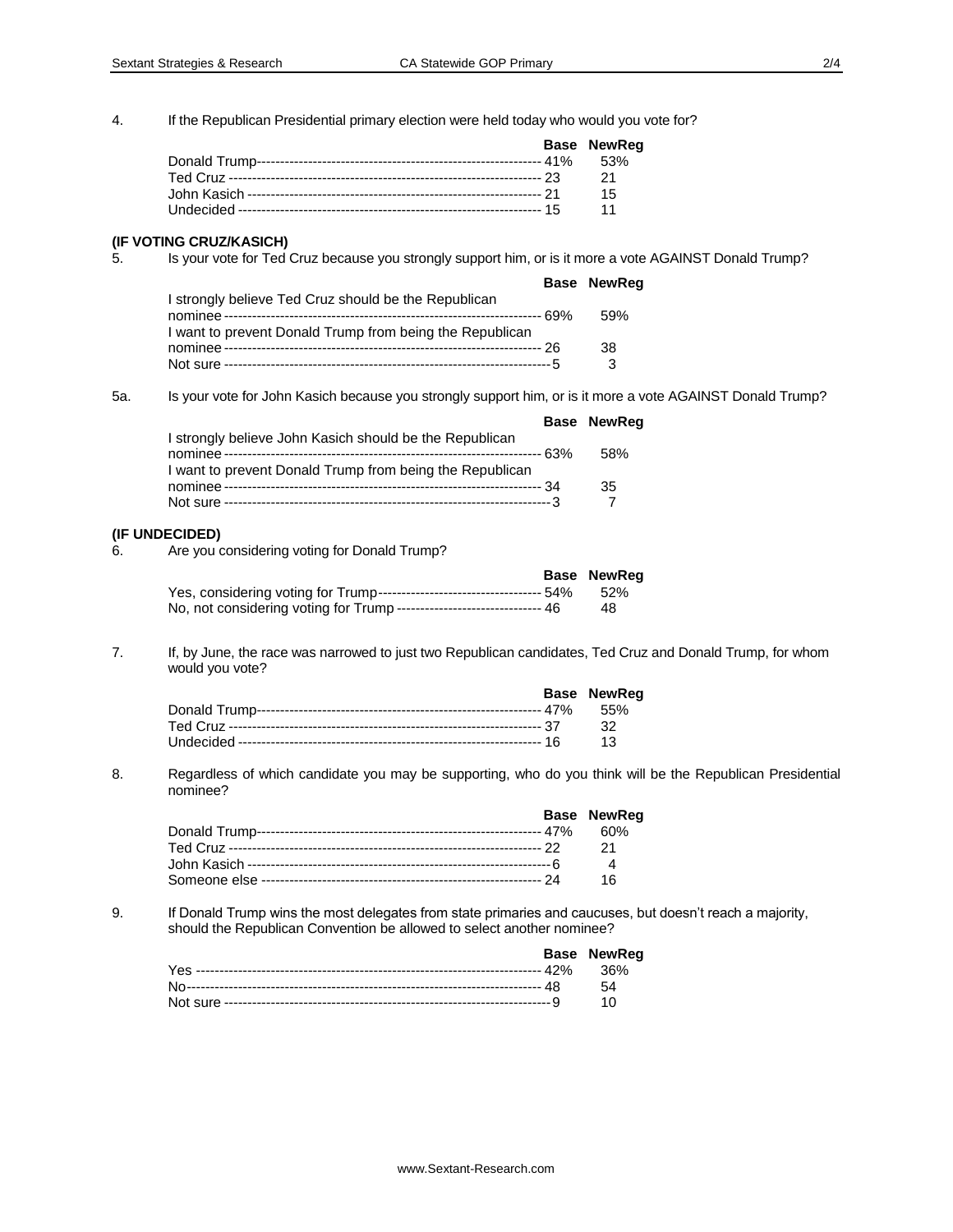10. In the 2016 General Election, if the candidates for President were Hillary Clinton and Donald Trump, for whom would you vote?

|  | <b>Base NewReg</b> |
|--|--------------------|
|  |                    |
|  |                    |
|  | $\cdot$ 11         |

11. In the 2016 General Election, if the candidates for President were Bernie Sanders and Donald Trump, for whom would you vote?

|  | <b>Base NewReg</b>       |
|--|--------------------------|
|  |                          |
|  |                          |
|  | $\overline{\mathbf{13}}$ |

12. There is also a primary election for U.S. Senate on the June Ballot. If the election were held today, do you think you would vote for:

|                                                                  | <b>Base NewReg</b> |
|------------------------------------------------------------------|--------------------|
| Republican Ron Unz, Entreprenuer/Writer/Publisher----------- 20% | 16%                |
| Republican Tom Del Becarro, Business Attorney/Author ----- 13    | 10                 |
| Republican Duf Sundheim, Small Businessman/Mediator ------6      | 5                  |
| Democrat Kamala Harris, Attorney General of California -------5  | 5                  |
| Democrat Loretta Sanchez, California Congresswoman -------- 2    | 2                  |
|                                                                  | 62                 |

13. In the General Election, if the candidates for U.S. Senate were two Democrats, Kamala Harris and Loretta Sanchez, for whom would you vote?

|  | <b>Base NewReg</b> |
|--|--------------------|
|  |                    |
|  |                    |
|  | -74                |

#### 14. Generally speaking do you think the Republican Party is getting stronger or getting weaker?

|  | <b>Base NewReg</b> |
|--|--------------------|
|  |                    |
|  | - 56               |
|  |                    |

# 15. Do you consider yourself Conservative, Moderate or Liberal?

|  | <b>Base NewReg</b> |
|--|--------------------|
|  | 14%                |
|  | 39                 |
|  | 40                 |
|  |                    |
|  | --                 |
|  |                    |

### 16. What is your approximate income level?

|  | <b>Base NewReg</b> |
|--|--------------------|
|  | 12%                |
|  | 18                 |
|  | 30                 |
|  | 29                 |
|  |                    |